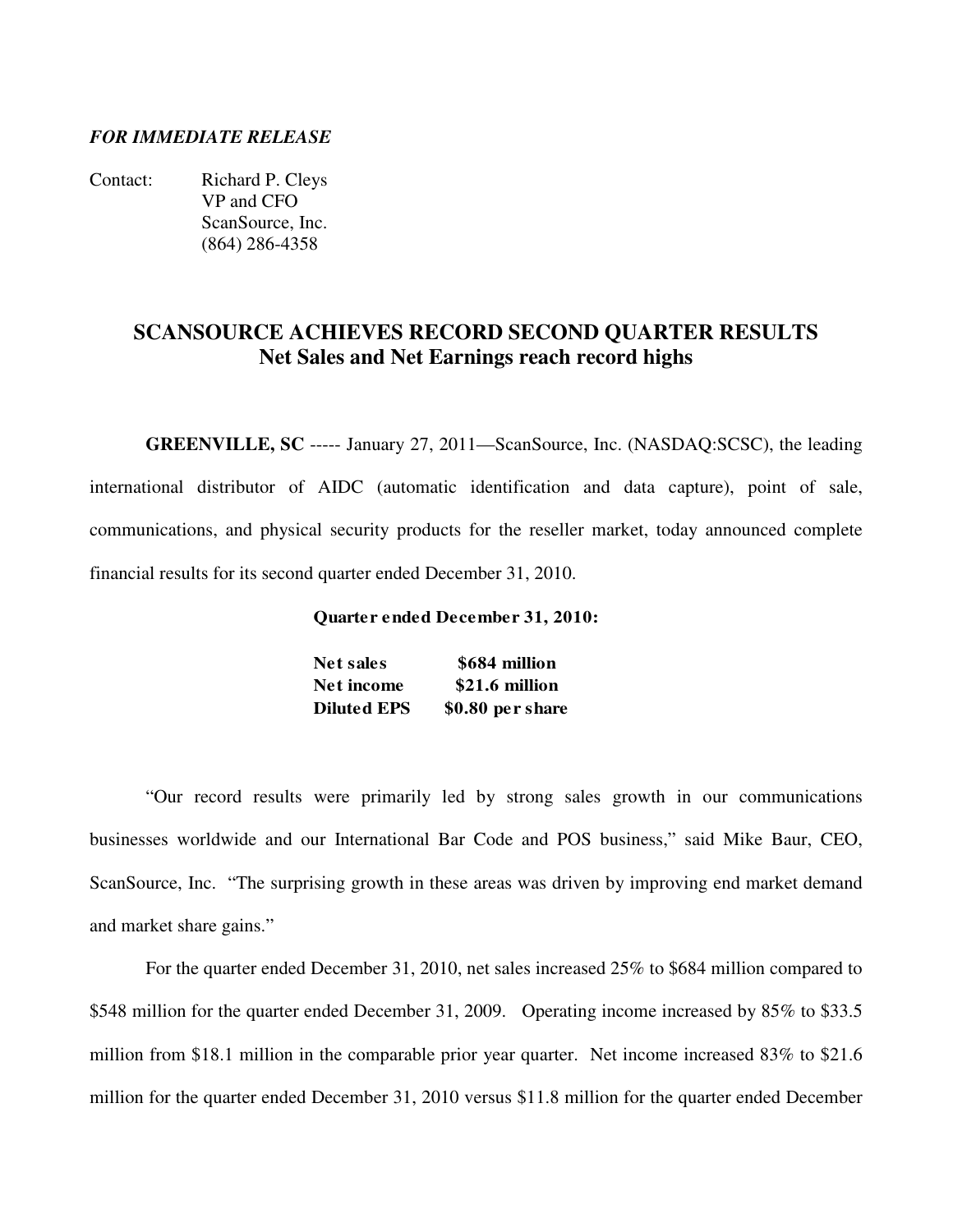31, 2009. The effective tax rate for the quarter held constant with the prior year quarter at 35.7%. Diluted earnings per share increased 82% to \$0.80 in the current quarter compared to \$0.44 in the prior year quarter.

In the quarter, the Company received proceeds from a legal settlement against a former service provider representing reimbursement of expenses incurred in prior periods of \$3.1 million (\$2.0 million after tax or \$0.07 per diluted share). The amount was reflected as a reduction of selling, general and administrative expenses.

#### **Forecast for Next Quarter**

 The Company announced its revenue forecast for the third quarter of fiscal 2011. ScanSource expects net revenues for the March 2011 quarter could range from \$630 million to \$650 million.

#### **Safe Harbor Statement**

 This press release contains comments that are "forward looking" statements that involve risks and uncertainties; these statements are subject to the safe harbor created by the Private Securities Litigation Reform Act of 1995. Any number of important factors could cause actual results to differ materially from anticipated results, including, but not limited to macroeconomic circumstances that could impact our business, such as currency fluctuations, continued adverse capital and credit market conditions and a prolonged economic downturn. For more information concerning factors that could cause actual results to differ from anticipated results, see the Company's annual report on Form 10-K for the year ended June 30, 2010 filed with the Securities and Exchange Commission.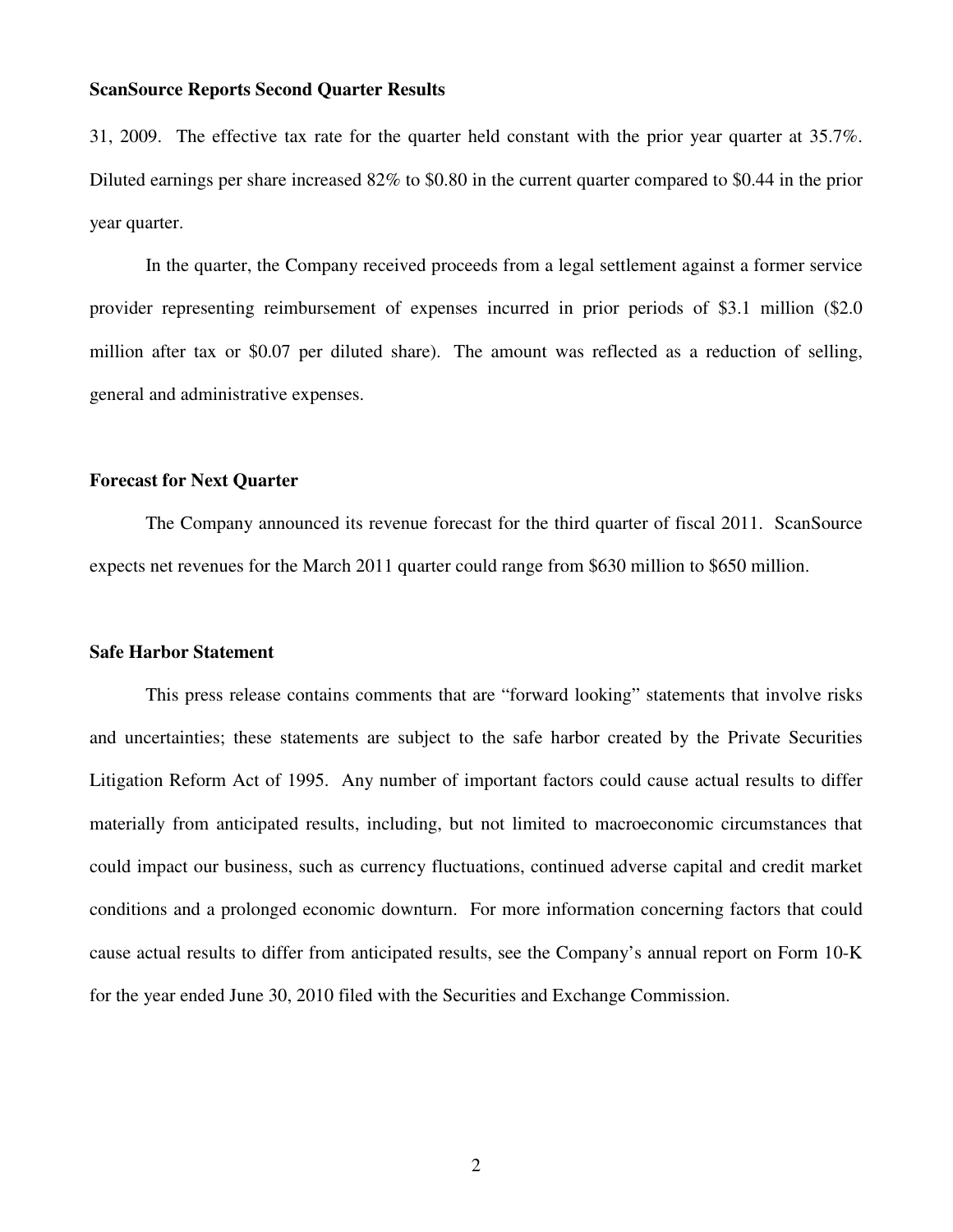# **About ScanSource, Inc.**

 ScanSource, Inc. (NASDAQ:SCSC) is the leading international distributor of specialty technology products, consisting of seven sales units in North America, Latin America and Europe. ScanSource POS and Barcoding in North America, Latin America and Europe delivers AIDC and POS solutions; Catalyst Telecom in the U.S. and ScanSource Communications in North America and Europe, provide voice, video and converged communications equipment; and ScanSource Security in North America offers physical security solutions. Founded in 1992, the company ranks #881 on the Fortune 1000. For more information, call the toll-free sales telephone number at 800.944.2432 or visit www.scansourceinc.com.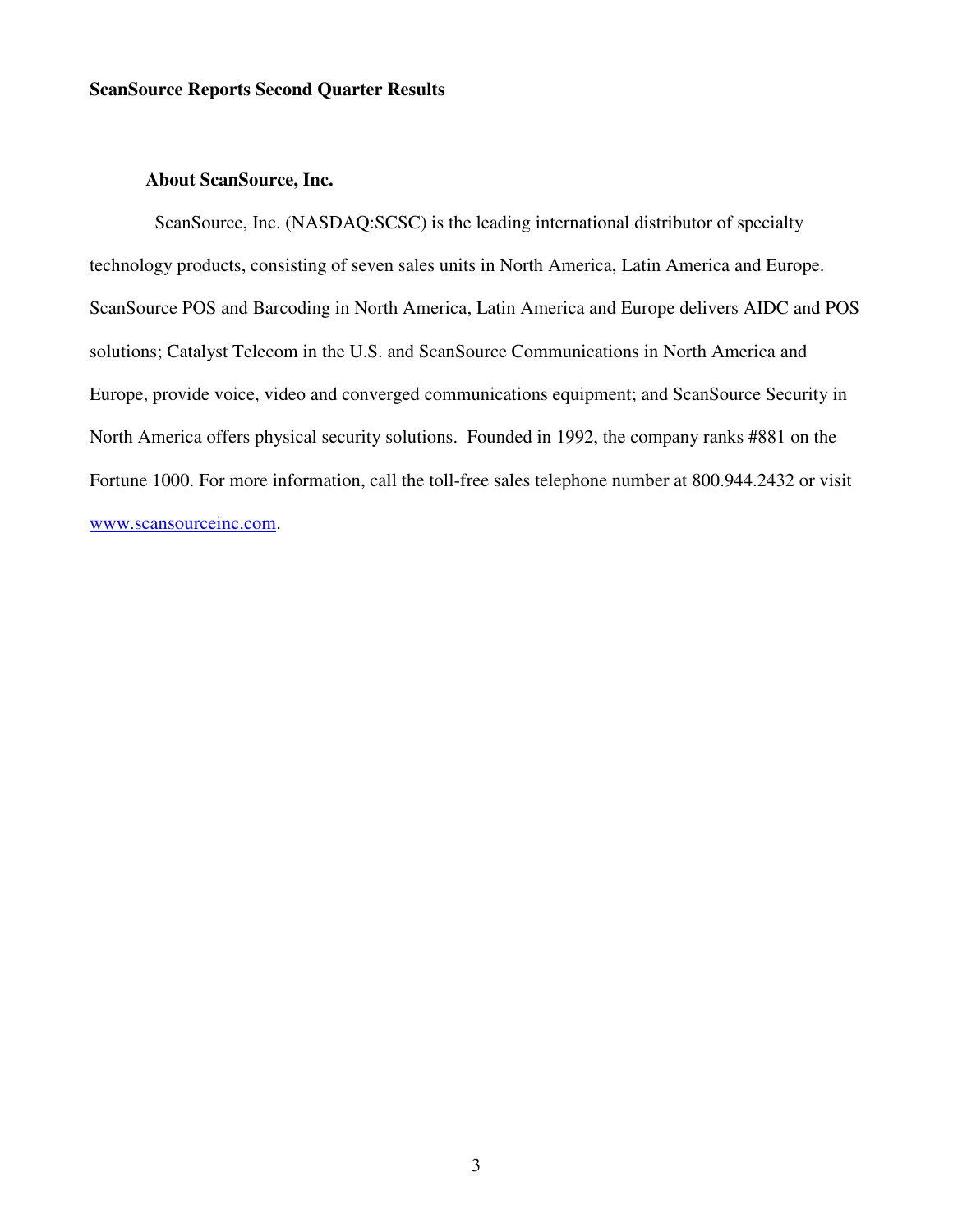# **Scan***Source* **, Inc. and Subsidiaries Condensed Consolidated Balance Sheets (Unaudited) (in thousands)**

|                                                        | December 31,<br>2010 |         | <b>June 30,</b><br>$2010*$ |           |  |
|--------------------------------------------------------|----------------------|---------|----------------------------|-----------|--|
| <b>Assets</b>                                          |                      |         |                            |           |  |
| Current assets:                                        |                      |         |                            |           |  |
| Cash and cash equivalents                              | \$                   | 13,037  | \$                         | 34,605    |  |
| Accounts receivable, less allowance of                 |                      | 415,789 |                            | 357,749   |  |
| \$21,964 at December 31, 2010                          |                      |         |                            |           |  |
| \$21,907 at June 30, 2010                              |                      |         |                            |           |  |
| Inventories                                            |                      | 389,442 |                            | 346,610   |  |
| Prepaid expenses and other assets                      |                      | 21,691  |                            | 16,762    |  |
| Deferred income taxes                                  |                      | 11,991  |                            | 12,066    |  |
| Total current assets                                   |                      | 851,950 |                            | 767,792   |  |
| Property and equipment, net                            |                      | 27,563  |                            | 23,528    |  |
| Goodwill                                               |                      | 34,084  |                            | 33,785    |  |
| Other assets, including identifiable intangible assets |                      | 39,882  |                            | 34,645    |  |
| Total assets                                           | S                    | 953,479 | \$                         | 859,750   |  |
| <b>Liabilities and Shareholders' Equity</b>            |                      |         |                            |           |  |
| Current liabilities:                                   |                      |         |                            |           |  |
| Current portion of long-term debt                      | \$                   |         | \$                         |           |  |
| Short-term borrowings                                  |                      | 1,973   |                            |           |  |
| Accounts payable                                       |                      | 304,462 |                            | 287,864   |  |
| Accrued expenses and other liabilities                 |                      | 45,923  |                            | 35,027    |  |
| Income taxes payable                                   |                      | 4,282   |                            | 7,948     |  |
| Total current liabilities                              |                      | 356,640 |                            | 330,839   |  |
| Long-term debt                                         |                      | 30,429  |                            | 30,429    |  |
| Borrowings under revolving credit facility             |                      | 12,781  |                            |           |  |
| Other long-term liabilities                            |                      | 17,980  |                            | 11,631    |  |
| <b>Total liabilities</b>                               |                      | 417,830 |                            | 372,899   |  |
| Shareholder's equity:                                  |                      |         |                            |           |  |
| Common stock                                           |                      | 116,338 |                            | 111,951   |  |
| Retained earnings                                      |                      | 423,962 |                            | 386,634   |  |
| Accumulated other comprehensive loss                   |                      | (4,651) |                            | (11, 734) |  |
| Total shareholders' equity                             |                      | 535,649 |                            | 486,851   |  |
| Total liabilities and shareholders' equity             | \$                   | 953,479 | \$                         | 859,750   |  |

\* Derived from audited financial statements at June 30, 2010.